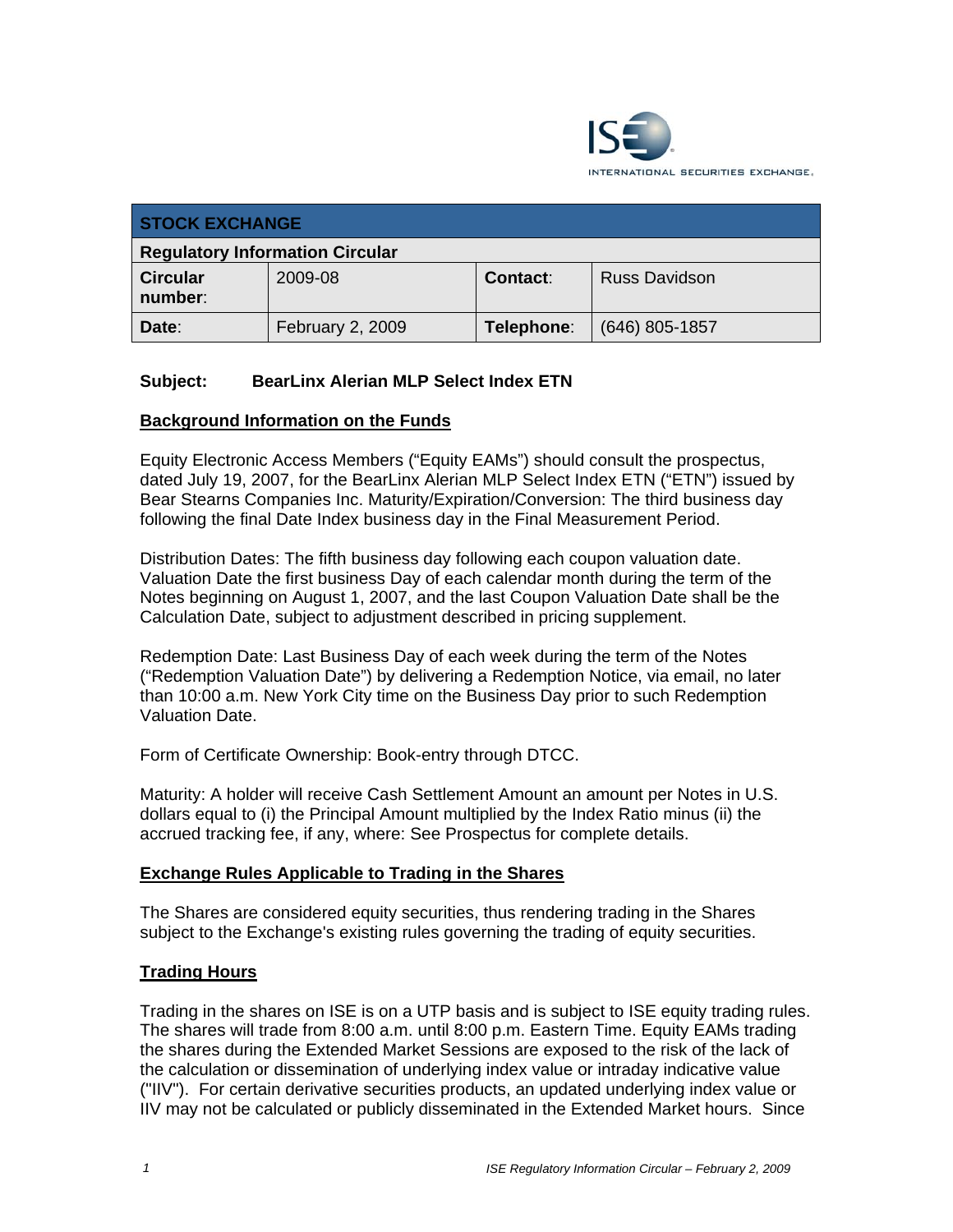the underlying index value and IIV are not calculated or widely disseminated during Extended Market hours, an investor who is unable to calculate implied values for certain derivative securities products during Extended Market hours may be at a disadvantage to market professionals.

## **Trading Halts**

ISE will halt trading in the Shares of a Trust in accordance with ISE Rule 2101(a)(2)(iii). The grounds for a halt under this Rule include a halt by the primary market because it stops trading the Shares and/or a halt because dissemination of the IIV or applicable currency spot price has ceased, or a halt for other regulatory reasons. In addition, ISE will stop trading the Shares of a Trust if the primary market de-lists the Shares.

## **Delivery of a Prospectus**

Pursuant to federal securities laws, investors purchasing Shares must receive a prospectus prior to or concurrently with the confirmation of a transaction. Investors purchasing Shares directly from the Fund (by delivery of the Deposit Amount) must also receive a prospectus.

Prospectuses may be obtained through the Distributor or on the Fund's website. The Prospectus does not contain all of the information set forth in the registration statement (including the exhibits to the registration statement), parts of which have been omitted in accordance with the rules and regulations of the SEC. For further information about the Fund, please refer to the Trust's registration statement.

## **No-Action Relief Under Federal Securities Regulations**

The SEC has issued no-action relief from certain provisions of and rules under the Securities Exchange Act of 1934, as amended (the "Exchange Act"), regarding trading in other Barclays iPath securities with structures similar to that of the Notes. See letter dated July 27, 2006, from James A. Brigagliano, Acting Associate Director, Office of Trading Practices and Processing, Division of Market Regulation, to George H. White (the "Letter"). As what follows is only a summary of the relief outlined in the Letter, the Exchange also advises interested members to consult the Letter, for more complete information regarding the matters covered therein.

## **Regulation M Exemptions**

Generally, Rules 101 and 102 of Regulation M is an anti-manipulation regulation that, subject to certain exemptions, prohibits a "distribution participant" and the issuer or selling security holder, in connection with a distribution of securities, from bidding for, purchasing, or attempting to induce any person to bid for or purchase, any security which is the subject of a distribution until after the applicable restricted period, except as specifically permitted in Regulation M. The provisions of the Rules apply to underwriters, prospective underwriters, brokers, dealers, and other persons who have agreed to participate or are participating in a distribution of securities, and affiliated purchasers of such persons.

The Letter states that the SEC Division of Market Regulation will not recommend enforcement action under Rule 101 of Regulation M against persons who may be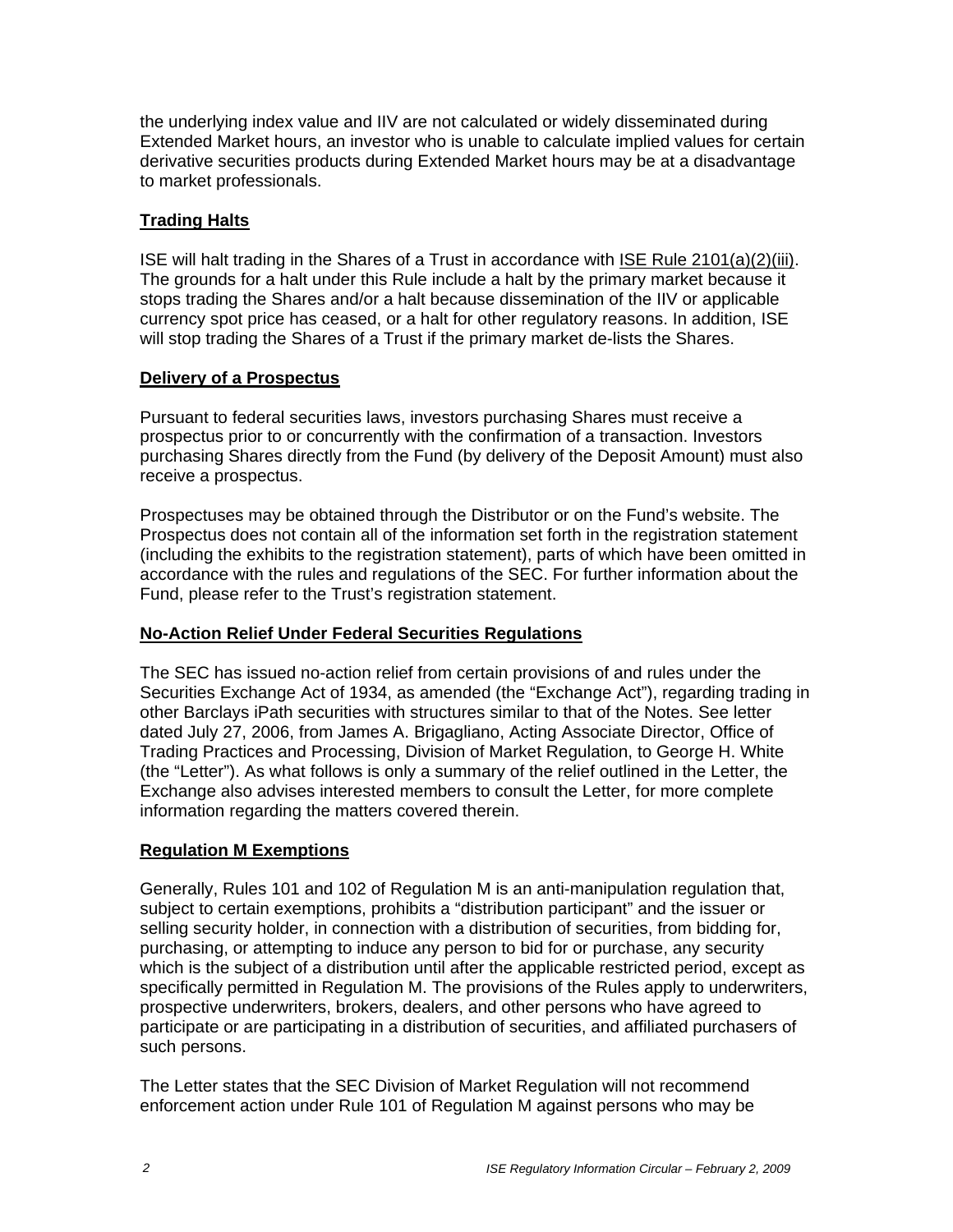deemed to be participating in a distribution of the notes to bid for or purchase the notes during their participation in such distribution.

Rule 102 of Regulation M prohibits issuers, selling security holders, or any affiliated purchaser of such person from bidding for, purchasing, or attempting to induce any person to bid for or purchase a covered security during the applicable restricted period in connection with a distribution of securities effected by or on behalf of an issuer or selling security holder. Rule 100 of Regulation M defines "distribution" to mean any offering of securities that is distinguished from ordinary trading transactions by the magnitude of the offering and the presence of special selling efforts and selling methods.

The Letter states that the SEC Division of Market Regulation will not recommend enforcement action under Rule 102 of Regulation M against Barclays and its affiliated purchasers who bid for or purchase or redeem notes during the continuous offering of the notes.

## **Section 11(d)(1) of the Exchange Act; Exchange Act Rule 11d1-2**

Section 11(d)(1) of the Exchange Act generally prohibits a person who is both a broker and a dealer from effecting any transaction in which the broker-dealer extends credit to a customer on any security which was part of a new issue in the distribution of which he or she participated as a member of a selling syndicate or group within thirty days prior to such transaction.

The Letter states that the SEC Division of Market Regulation will not recommend enforcement action under Section 11(d)(1) of the Exchange Act against broker-dealers who treat the notes, for purposes of Rule 11d1-2, as "securities issued by a registered . . . open-end investment company as defined in the Investment Company Act" and thereby, extend credit or maintain or arrange for the extension or maintenance of credit on the notes that have been owned by the persons to whom credit is provided for more than 30 days, in reliance on the exemption contained in the rule.

**This Regulatory Information Circular is not a statutory Prospectus. Equity EAMs should consult the Trust's Registration Statement, SAI, Prospectus and the Fund's website for relevant information.**